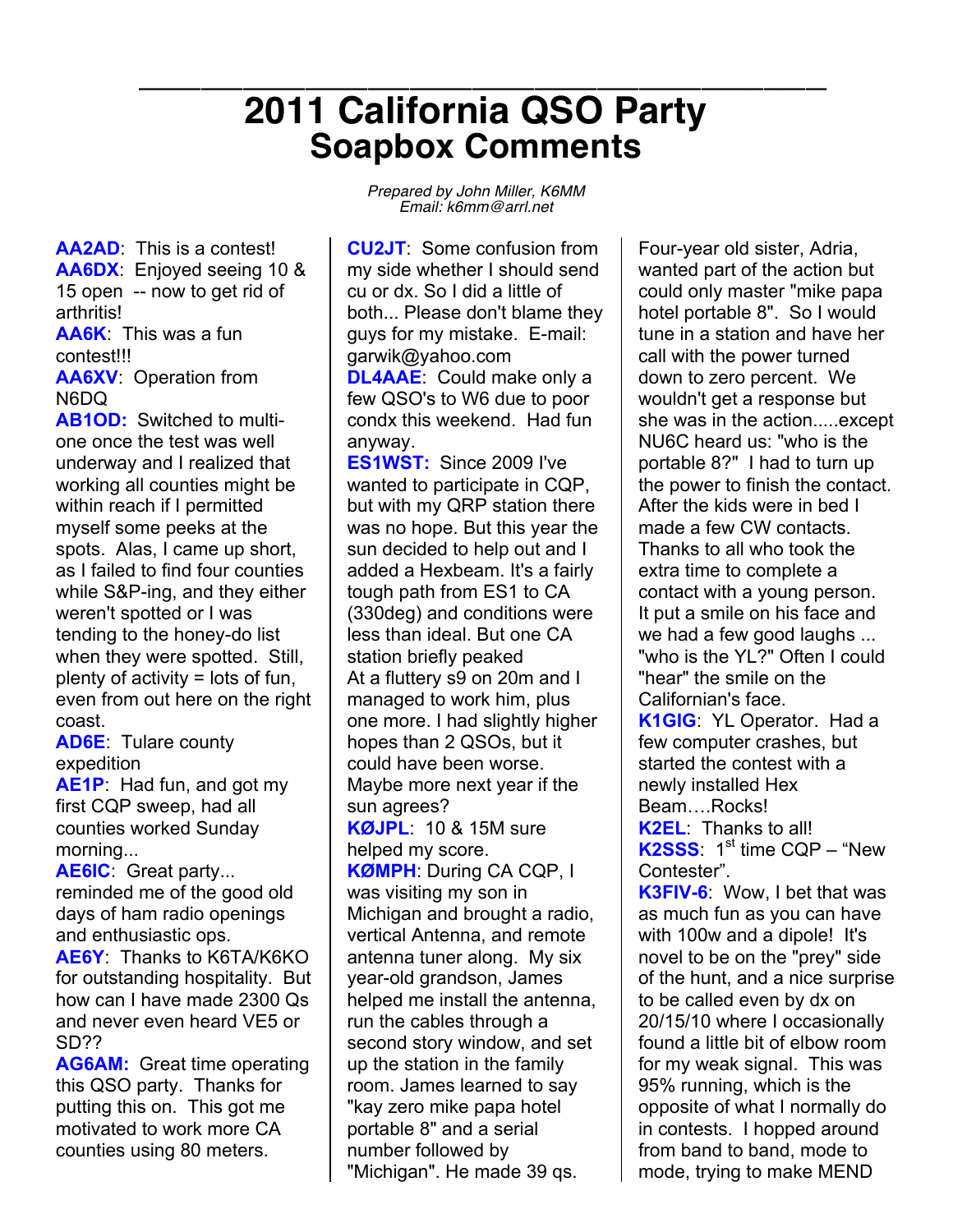available. Sadly, no one in SD was around...but the other 57 made it into the log. When my voice failed Saturday nite, I switched to only CW then when my brain failed, I struggled into bed. Most interesting event was about 15 minutes before the end. I was on 20cw, and all of a sudden the noise level went from s2 to s8, pretty much wiping everything out. I thought maybe the antenna/tuner succumbed to the early rain we've been getting since yesterday. But when I switched to 10m to check it out, the signal levels there were way up, much better than any time before in the contest. Hmmm, I wonder what the sun did at 2145 UTC? Every contest is a learning experience, and I learned a new thing about the optimal way to structure your exchange macros. They have to be the right length, not too short, not too long. If it's too short, you won't be able to grab that glass/bottle/can of whatever you're using to avoid dehydration. If it's too long, prospective callers will get tired of waiting and you'll lose Qs. It turns out there is a critical length, to be avoided at all costs. If it's long enough to reach out for the refreshments, but not long enough to get back to the keyboard when that next station calls, instability occurs, and the container has a high probability of falling over, especially if the headphone cable provides an assist. Don't ask me how I know this. Hope everyone had fun! Thanks for all the Qs and the patience. 73, /jack de K3FIV.

**K3TW**: Many thanks for another enjoyable CQP **K4GOP**: I beat last year's score thanks to a new Hex antenna. **K4ORD**: Conditions were very good from CA into VA for the CQP; enjoyed the Party - until next time, 73, Riley. **K5GQ**: Could not hear any pile-ups **K6ANP**: Total operating time was 10.5 hours **K6ASK**: New Contester K6ATZ: 1<sup>st</sup> beam; 1<sup>st</sup> CQP submission. **K6CSL**: Broke all my station records for CQP. Conditions were great! **K6DW**: Another good contest; results could have been better **K6JAT**: Had a blast! Great propagation for a change. **K6KAP**: Wish I could have done more. Next year! **K6LY**: Everyone had a blast; great contest!! **K6S**: N6GEO & WQ6X survived the Sacramento River near Decker Island. George used an FT-897 while WQ6X put an ICOM-7000 on the air. George's vertical dipole design was awesome on 20m and 10m. A tuned wire worked well on 15m. Unfortunately, the Honda generator gave us an S9 noise level much of the time. So if you heard us but we couldn't hear you, that is why. We made radio presence on all bands from 160m to 2m, CW and SSB. **K6TU**: What a difference a year and some sunspots make! 10 and 15 were wide open across the country and were hopping. Thanks for all the contacts! **K6UD**: Only 1 operator (K6IRF) for this contest. No takers and I told them it would

be a lot of fun. Next year other club members will surely join. 73!

**K6VO**: For the 9<sup>th</sup> year in a row, members of the Southern Orange Amateur Radio Association (SOARA) joined me at my San Bernardino desert ham shack to put K6VO in the CQP. Conditions were good, with lots of DX Qs and openings on all bands. The QRN was bad so apologies to the stations calling we were unable to pull out. We all had a great time, and hope you did too. See next year. Dana, K6NR. Station: K3 to AL-1500; 5L@48' on 10m, 5L@45' on 15m, 4L@60' on 20m, 40m 4-Square, 80m vertical, 160m inverted L. **K6VVA**: Two county expedition: SBEN 21,177;

MONT 12,579.

http://www.k6vva.com/cqp2011 **K6WC**: 2011 CQP from SBEN, Pinnacles National Monument. Driven off our normal perch on Fremont peak by other earlier reserving evil-doers, we set up our station at the Pinnacles National Monument. We lost a lot in geography but did get shore power rather than generators/batteries. This year we had 3 CW operators ranging from 5 yrs experience down to 1 yr. Didn't find any rate on SSB until N6NUL hit his stride on 15M SSB Sunday afternoon. K3RRy didn't do any operating but his awesome technical support contributed many QSOs we wouldn't have otherwise made. K3, N1MM, AL-600, Spiderbeam, 40m/80m Fan inverted V. Our youth station efforts are recorded in the KJ6BNO and KI6UAQ logs. An operator QLF caused a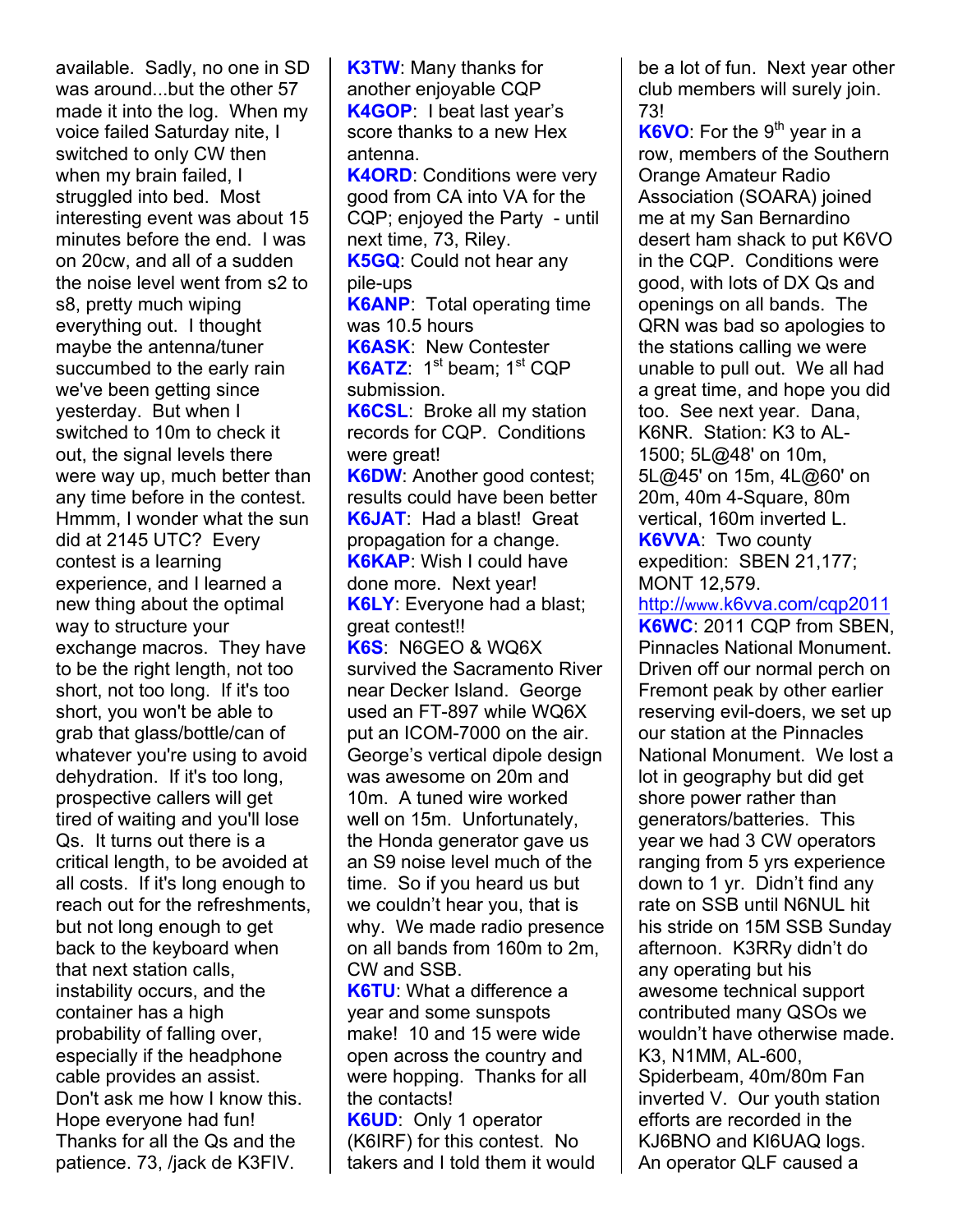valid Q not to be recorded in our log about 2011-10-02 0410. Don't nil them if you don't have t it was our error! **K6YA**: 1<sup>st</sup> FARS club CQP party. KJ6LXV youth; AG6GH new ham; BBQ was good. **K6YL**: This was an incredibly fun QSO party and we already look forward to another county Expedition to Trinity next year. **K6YV**: Conditions were great on Saturday, a little mushy on Sunday. We had some issues (as usual) with WriteLog talking to our rig. What a blast! **K6Z:** Another excellent CQP in the books, and a very memorable one for our team. A big Thank You to the NCCC for all the hard work that goes into sponsoring the contest. **K7ACZ**: Hard to work from Las Vegas. Heard many CQP contacts being made on 20m but could not hear the CA side. Started out with a few contacts on 10m. Then went to 40m. Later in the afternoon 20m did open for me. Wish more of the rarer counties would have tried to do a run calling CQ. I could hear counties I needed answering someone else's CQ then they were gone; no way to work them. I was surprised not to hear TULA county but I remember back when I was K6ACZ in Orange County I went to IMPE one year and to TULA another year to put those counties in the contest and got a lot of "thanks for a new one" for those counties. **K7SV**: Somewhat limited in time but it was a blast as always!

**K8MM**: Thanks to N6ZFO in Lake County, I got my first CQP sweep. CU guys in the Michigan QSO Party.

**K8MR**: Fun contest with enough sunspots to make it a five band contest (maybe six if I could have stayed awake later).

**K9QJS**: Got my license 6 months ago. CQP was fun! I was quiet & off air from 2011- 10-02 08:00 UTC until 15:00 UTC.

**KA2AAM**: Great contest! **KA3DRR**: Thanks for a stellar event this year with excellent cycle 24 numbers! My score improved with the help of 10m and better conditions on 15m. KB until next year.

**KB9YGD**: Tu all for the FB time and 10m helped us a lot. 73.

**KC9MEA**: Youth operator, age 15. I worked the entire weekend. Condx were good, especially on 15m and 10m. Looking forward to next year's CQP!

**KD6CUB**: Great contest again this year. Already looking forward to next year and hopefully the conditions will be even better.

**KD6WKY**: The bands were alive all weekend long. Great to hear 10m open all weekend long too. Never had so many DX stations participate in CQP. Good times.

**KD8GIJ**: New contester. Used a TS440S and wire in the attic. Isn't this hobby great!? This was my first contest ever!

**KD8HHG**: Good QSO party. **KE6GFI**: YL Operator. **KE9I**: Just a limited amount of time from Germany. Thanks for DM5TI to lend his FB station for operation. **KIØI**: Wow – a great QSO Party! It was so cool to have 10m and 16m pipelining into Cal. Also fun to work all CA

counties in one CQP. Great job getting the counties on the air. Thanks all for the Qs. 73, Mark.

**KI6JJW**: Still flailing away with wire antennas here in CCOS.

**KI6LAV**: YL Operator. **KI6UAQ**: Converted from paper log, times very approximate. Youth stations county expedition with Cece Kerns. Set up and operating by themselves in a separate tent as part of the IRCSLV expedition to Pinnacles National Monument. All 3 are 4H members and the boys are active boy scouts. Josh is learning CW even as I type. **KI6UDZ**: New contester. **KJ4VTH**: My first CQP. Tnx for a great contest.

**KJ6BNO**: Converted from paper log, all times very approximate. Log starts at 37 due to paper log bungle. Youth Operator. YL Operator. Technician Operator. "Because I'm competitive Dad, why else?". We'd set up a youth operator tent on 10m. Josh (KI6UAQ) and Cece (KJ6BNO) operated it under KI6UAQ on Saturday. However the boys left on Saturday night and let's just say Cece felt a little "challenged" by the situation. So Cece did you want to beat their pants off? No….well…maybe a little. 10:00am operating under her own call and stayed put until the end of the contest, making more contacts than both boys put together. Go figure. A 12 year old. YL voice is worth 10- 20DB after all! K3, YP-3

Super antenna configured for 10M at 30 ft.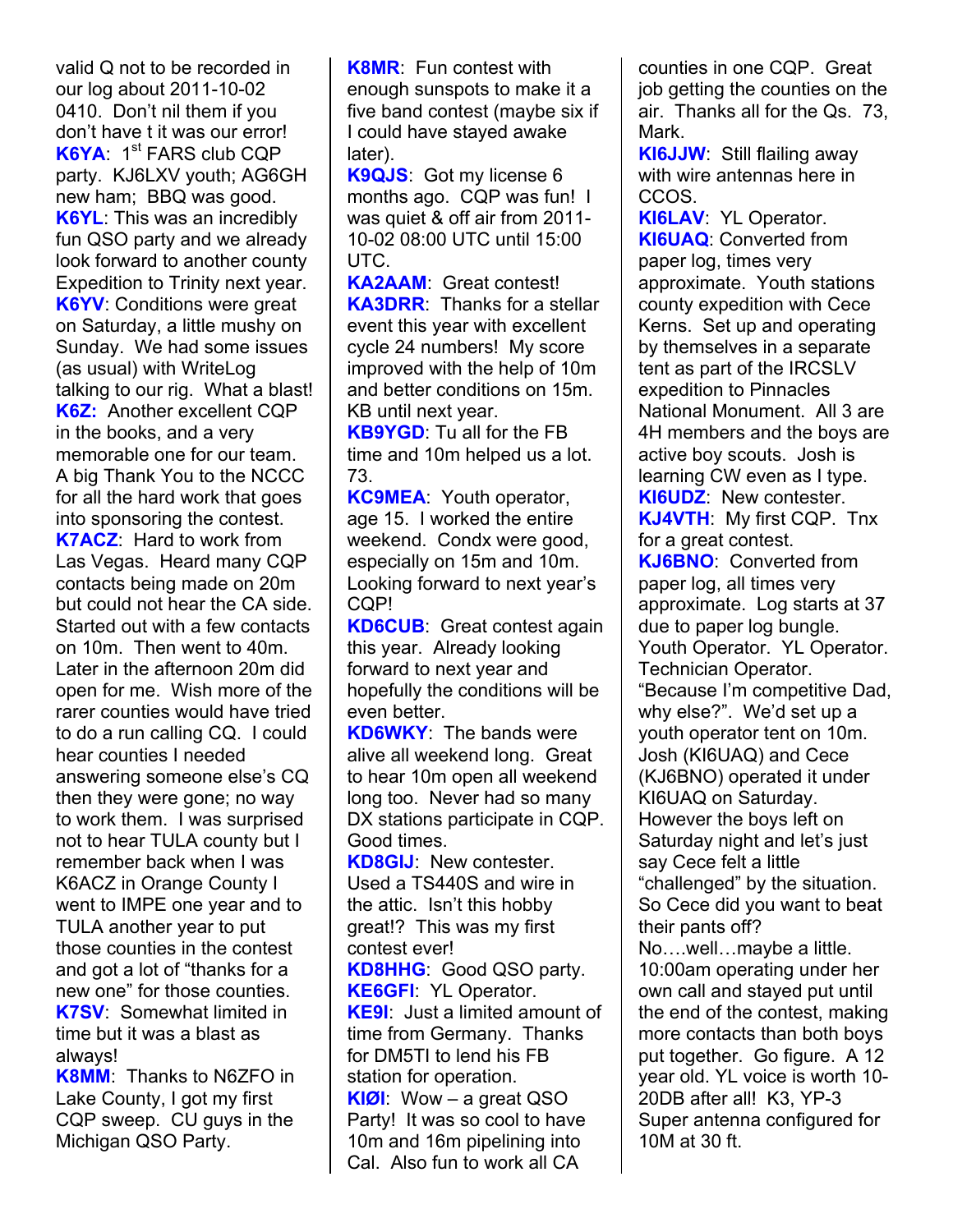**KJ6LJB**: CQP is the first contest that I have tried since getting my ham ticket one year ago.

**KJ6PVA**: After having passed my tech test in June I got hooked on HF in the Field Day activities and then received my Gen ticket in July. This is my first contest. So I would like to be considered for the New Contester Award. Thank you for all the work.

**KJ8O**: Had a great time; glad to see 10m open!

**KN4Y**: operated CW and kept busy moving from signal to signal; Also worked a mobile several times. Big surprise was 10m opening for long periods. I needed Del Norte on 10m to complete all CA counties on four bands. Sadly I did not work the county; Try again next year.

**KQ6RE**: Looking forward to next year!!

**NØAX**: This is the most I've been able to participate in years – great contest, thanks! **NØOKS**: K3/10 and 5BTV **Vertical** 

**NØORQ**: New contester. First year of HF and first year of CQP. I only worked the first day of contest. 90 QSO Points, 45 contacts, 31 counties.

**N1NN:** 7<sup>th</sup> California QSO Party.

**N2JNZ**: 15m was fantastic. Using a Flex-1500 at 5 watts to a Zerofive 40M vertical. **N3TG**: Nice contest. Where are the mobiles? **N3UM**: I enjoy the CQP. I find it a good way to warm up and sharpen skills for the coming contest season. In any contest my main goal is to do better than last year and I did that in the CQP this year. Operating

CW only, it seems like I will miss some counties with only Phone Ops. Better QSO total this year due to two factors: Several hours more BIC time (didn't go to the local hamfest this year) and a lot more sunspots: 104 Qs on 15m this year vs 61 last year. I must give special mention to K6AQL – worked him in 10 different counties, three uniques: COLU, KING and SUTT. A nice surprise, since K6AQL had not even posted an operating schedules as of Friday. Got my  $52<sup>nd</sup>$  and last county (YOLO) late Sunday, when W6EO answered my CQ. Thanks to all who made the CQP what it is. I will be back next year.

**N4ARO**: As always an excellent QSO Party. Special acknowledgement to Andy, AE6Y for his great free logging program. After downloading and using it several years ago, it is still the only program I use. Thanks to all the guys who work hard to publicize and put on this great event each year. **N4DXI**: I just ran out of time….missed 15 counties! **N4PN**: Thanks for another great CQP. Sorry, for the first time in a long time, I could not operate the full time.

**N4VV**: The packet cluster was used.

**N5JB**: Sure was nice to have 15m back. I was pleased that 1<sup>st</sup> hop F2 from my QTH was so strong into CA. Sweet! Made good numbers on 15m. It was also nice to have a little bit of 10m. Maybe it is a harbinger of better things to come. Got my sweep at QSO 381 in 7 hrs 12 min. Not as fast as last year, but I'm still anxious to learn if it was good

enough to be first to 58 again this year. Thanks to AF6UJ for the Merced QSO; the last county I needed. CQP is always a great contest. Congrats to the NCCC for putting on a good show as usual. Now if we could just get some rain here in Texas. **N5NK**: Great event! My only regret is that I couldn't spend more time playing with you guys.

**N6DW**: As often happens family obligations got in the way and I had a limited effort, only about 9 hrs. Last year no one would respond to my CQ so it was all S&P. This year I even got a few runs going and was spotted a couple of times. Nice to know the microphone still works, even if the antenna doesn't.

**N6F**: Fun event even with indoor antennas.

**N6HA**: New contester. I've done a few contests but this is the first time submitting my logs.

**N6JBR/4**: I was portable in Salt Lick, KY, EM88ec. **N6MA**: How about a CW only category

**N6MI:** Operated near Pearsonville, CA (Inyo county). Station is Ford van with the 56 ft. pneumatic mast (N6MI.com) **N6UWW**: Single Op – YL operator. It's great fun as always to run across the regular group of contesters as well as share the love w/ the newbies. Tnx to WB6BFG for keeping me fed, quenching my thirst (happy almost Friday!) and encouraging me along the way.

**N6VOH**: Had a great time and hope for better score next year. 10m was a lot of fun.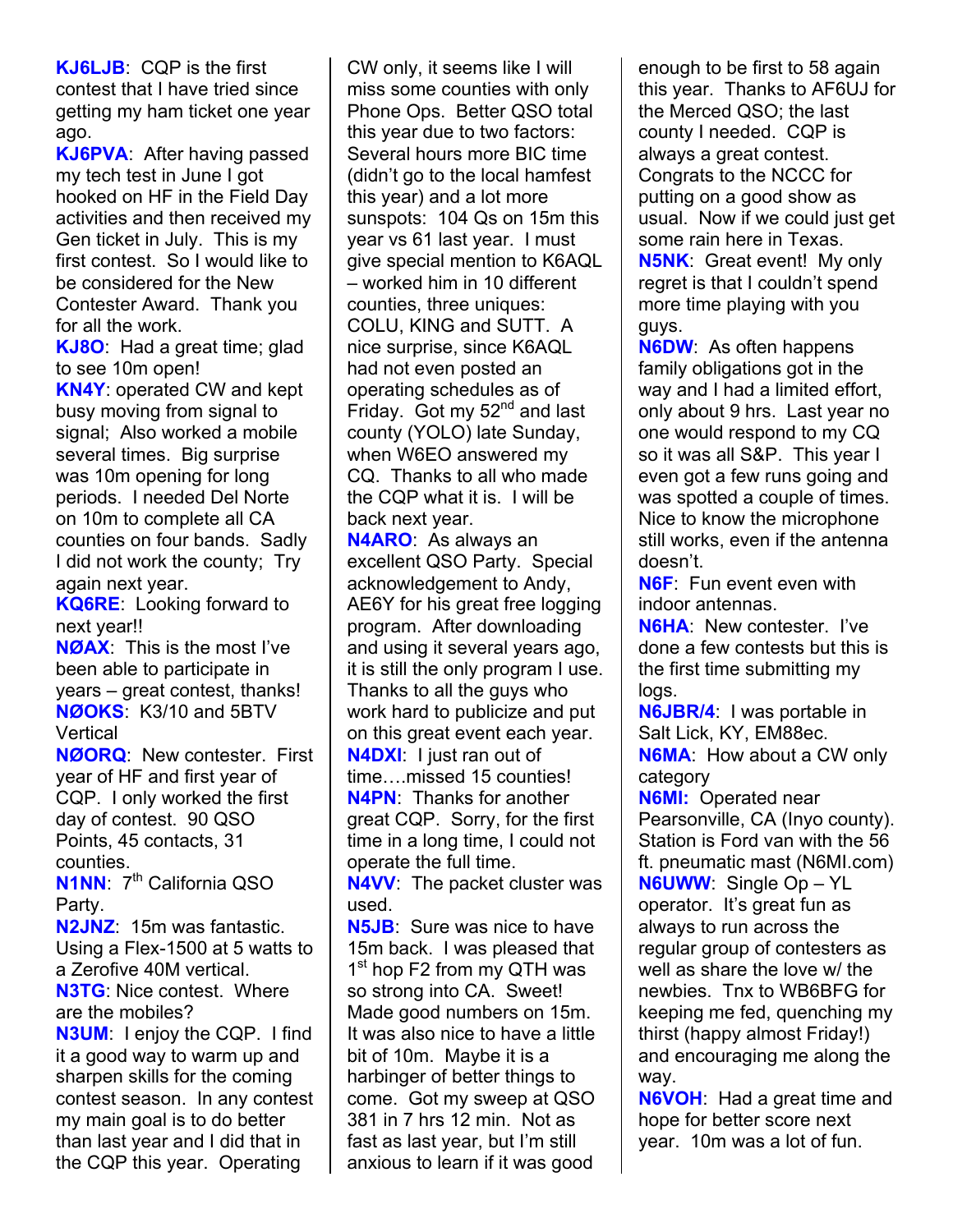**N6XT**: Had a few issues but most got resolved. Hope to improve the score next year. Thanks to all the operators. **N7EIE**: This was one of my best CQP's ever. Great condx on 20m Saturday. CU next year!

**N8CBW**: Great fun operating part-time from my car in the driveway!

**N8DEZ**: Still on the dipole. **N8XX**: Great that 15 and 10 came alive. Was absolutely amazed that my 5 watts to an 80 meter inverted V with apex at 28 ft. could actually be heard amongst the cacophony of the "full gallons" even on SSB! Thanks to the FB crew in California who put on a grand party!

**N9FN**: It was good to see propagation between Indiana and California. I made a few Q's from my mobile station then decided to play more from the car as I had time. Gee, is there a certificate for high score in the out-of-state mobile category?  $\odot$  73, Dave **N9WL**: Great time. Two-day format makes participating much easier. Thanks! **NA4C**: KJ6NLD, Natalie, is a great operator. A fun contest. **NDØC**: This was fun! All the bands seemed to be pretty noisy, but my 5 watts still felt pretty loud. I usually have decent propagation to CA from here. Overall I was pleased with my score, but I wish 10 had been open from up here in the black hole. And it would have been nice to complete the sweep but I never heard anybody from MERC or YOLO – bummer! I'm pleased with 567 Qs and the final score with QRP and so-so antennas. I've been playing in the CQP for

over 20 years – always QRP – and I'll be back again next year. Thanks for a great event with good activity! **ND3R**: Great contest, as always. CU all next year. **NN6DX**: Great to have 10m open. Sorry I couldn't operate Sunday. CU next year! **NO2D**: Bands great this weekend, at last. 5 watts was all it took to make contacts with almost anyone I heard. **NO5W**: First time in quite awhile that 15m was my money band and it was in great shape. That was good news. The bad news was that after Saturday I had worked all the fixed stations on 40-15m so Sunday was even worse than the SS doldrums with very few non-dupe stations to work and only one mobile to chase. 73/Chuck.

**NQ2W**: Enjoyed the short time that I had with the CQP. Thanks for hearing my QRP signal.

**NR8R**: Great QSO Party! **NU1O**: This was my first CA QSO party. Just wish I knew N3FJP had a program so I wouldn't have had to type all the QSOs in from my log with 3 days until deadline! Very 73!! Chris.

**NU6N**: I am a YL so please enter me for the "Top YL Award". Band condx were very interesting. Each solar flare produced improved band conditions for a few minutes and that definitely helped my score. A Challenging and fun contest. Thank you everybody.

**NV9L:** I am a YL and a rookie operator. This was my first contest ever and what a blast it was!!

**NY4S**: First QRP! Had fun testing suspect antenna. Must be okay.

**NZ6Q**: Chaos, mayhem, and madness. Then we got all the antennas put up. After that it was nearly 20 hours of fun, fun, fun.

**RG5A**: FT-2000, Antenna DX-77A

**SP5SA**: ICOM 765, 500w, 4 element QQ.

**VA3KAI**: Rig: Kenwood TS2000. Fun contest with great conditions from CA to eastern Ontario. I'll be back for sure next year and will plan more operating hours.

**VA3PAW**: New Contester. My dog ate the log records from 2 to 11…

**VA3RKM**: FT897, 5 watts, vertical. Always fun! **VA3YOJ**: YL Operator. **VE2EZD**: Tnx for this great QSO Party. FT950, AL811H, 80m dipole, 40m full wave Delta loop on 40, 20, 15, and 10m.

**VE3GTC**: Thanks for another Great CA QSO Party! **VE3ZT**: Excellent CA ops! **VE7RSV**: Operated battery power with Buddipole and FT857 from a picnic table, so only stayed on 20m this year until the rain chased me away. **VE8DW**: Thanks for a fun contest!

**WØBH**: (227\*3) + (954\*2) = 2589 \* 58 = 150,162; Sweep at 1948Z

**WØETT**: Thanks for the FB CQP! 73, Ken. IC-756pro3 to HF Yagis.

**W1END**: California sure is a "radio-active" sate. Conditions were fine. Rig was FTDX5000 (150w) and Butternut HF6V Vertical.

**W1MA**: Only missed 6 counties on CW only. Worked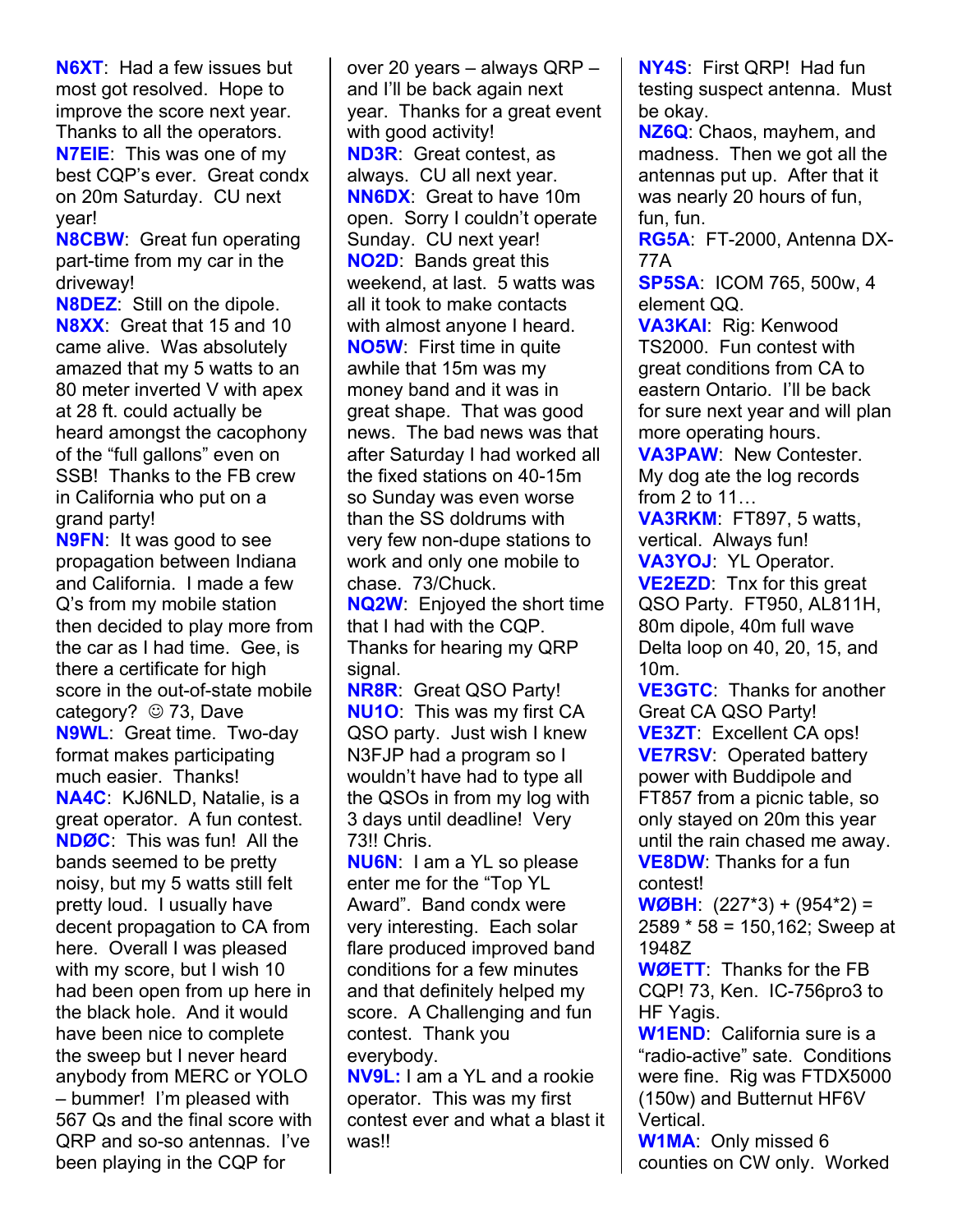2 SSB contacts early in morning as it was slow going to give them points. They were struggling as well. A lot of fun. K6AQL worked hard to cover numerous counties. He should receive special recognition for his efforts. **W1WIU**: Thanks for another FB QSO Party. Antennas still down from "Irene". Put up the MA5B at 20 ft, pointed it west, cranked up the AL-811H and had a ball! Hope to be up and running at full height in a few weeks.

**W3RP**: First CQP; from 764 Chapel Road, Leeper, PA 16233 (Clarion County). **W4JHU**: Thanks for sponsoring, organizing and administering this event. **W4UCZ:** Thanks for another fun party! **W5ESE**: Thanks for sponsoring it! **W6AMM**: Great action on all bands. For me this was an opportunity to diagnose the station ahead of the 2011- 2012 season. I got a page full of notes.

**W6CT**: Kenwood TS930 into an 80 foot long stealth random wire at 12 feet. **W6EO**: Had only indoor

antennas in attic.

**W6GMP**: New contester. **W6ML**: County expedition to MONO county.

http://www.vistasierra.com/w6 ml/cqp2011.htm

**W6M**: Glad to see conditions so much better. Spent all time on 10m.

**W6OAT**: Missed NT **W6UE**: Thanks to all who have made W6UE such a fine station. I was worried that a loud party in the clubroom next to the shack on the Caltech campus would ruin my

Saturday night. Thankfully, they were pretty quiet. Other times they have set the walls thumping with their loud music. **W6V**: KI6BEN is operator. **W6YX**: First time above 4,000 QSOs! We've been above 3,000 Qs for 4 years now but with the recent great conditions, Mike N7MH, thought we could do better than our usual two or three transmitter operation. In the last week he pushed us to get seven transmitters ready and we had up to six operators a few times, although most often I was only two or three operators. We only had 3 amplifiers and some transmitters were only one mode. Conditions were not as good as last week, but we were pleased to break 4,000 Qs. The out-of-CA participants certainly didn't have a hard time finding or working us. The 5,000 QSO level set by N6O (congrats!) will have to wait for another year….

**W6ZE**: CQP was a great time to do our antennas in the park event.

**W8KNO**: Thanks to AE6Y, K6NV, K6YV, KF6T and N6KI for the 80m Qs. My 100 watts, E-W dipole at 16 feet needed all the help it could get. Did not do any CW this year. **W9AAC**: Always an enjoyable QSO Party. Thanks again. **W9QL**: Missed 4 counties, which was 2 better than last year. Conditions were poor on 20m but great on 15m where CA stations were typically 10 over S9! It was also nice to see 10m open up, which has not happened from here to the west coast in quite awhile. The band conditions helped contribute to a few more Qs

than last year. I had a good time as always and hope to see you again next year. **WAØMHJ**: 16 minutes of fun. Sorry it couldn't have been more.

**WA1FCN**: Just a relaxing effort this year. Congrats to Tom K4ZGB for overtaking my 2004 Alabama record. I won't relax next year…. Hi HI. Sure nice to meet all the old regulars in this event. I hope conditions on 10m will be as good next year as they were this year. 73, Bob.

**WA3HAE**: Great job by the organizers, mobiles and fixed stations! What a fun time. Missed Shasta for the sweep. No 80m antenna didn't help either!!

**WA5IYX**: Nice to see 10m alive again for this event. The last hour of the test got aborted due to a 6m opening to South America! Did manage a few short runs this time. Must get a good headboom-mike. Still yet to get a sweep of CA counties in this in 30+ attempts. First go with a Cabrillo submission.

**WA5SWN**: Great party! The bands (10-15-20) were open, good propagation, lots of stations worked on 2 bands. At 49 counties, this is the closest I've ever come to a clean sweep! (highest score, too). Had to cut short for a family emergency or I would have gone the whole way. Just wait until next year! **WA5TRX**: Had a lot of fun and

QSOed last 2 counties needed for working them all.

**WA6KEK**: The money band was 15m for me. Conditions on Saturday were awesome. At the start, I had stations calling me after having only